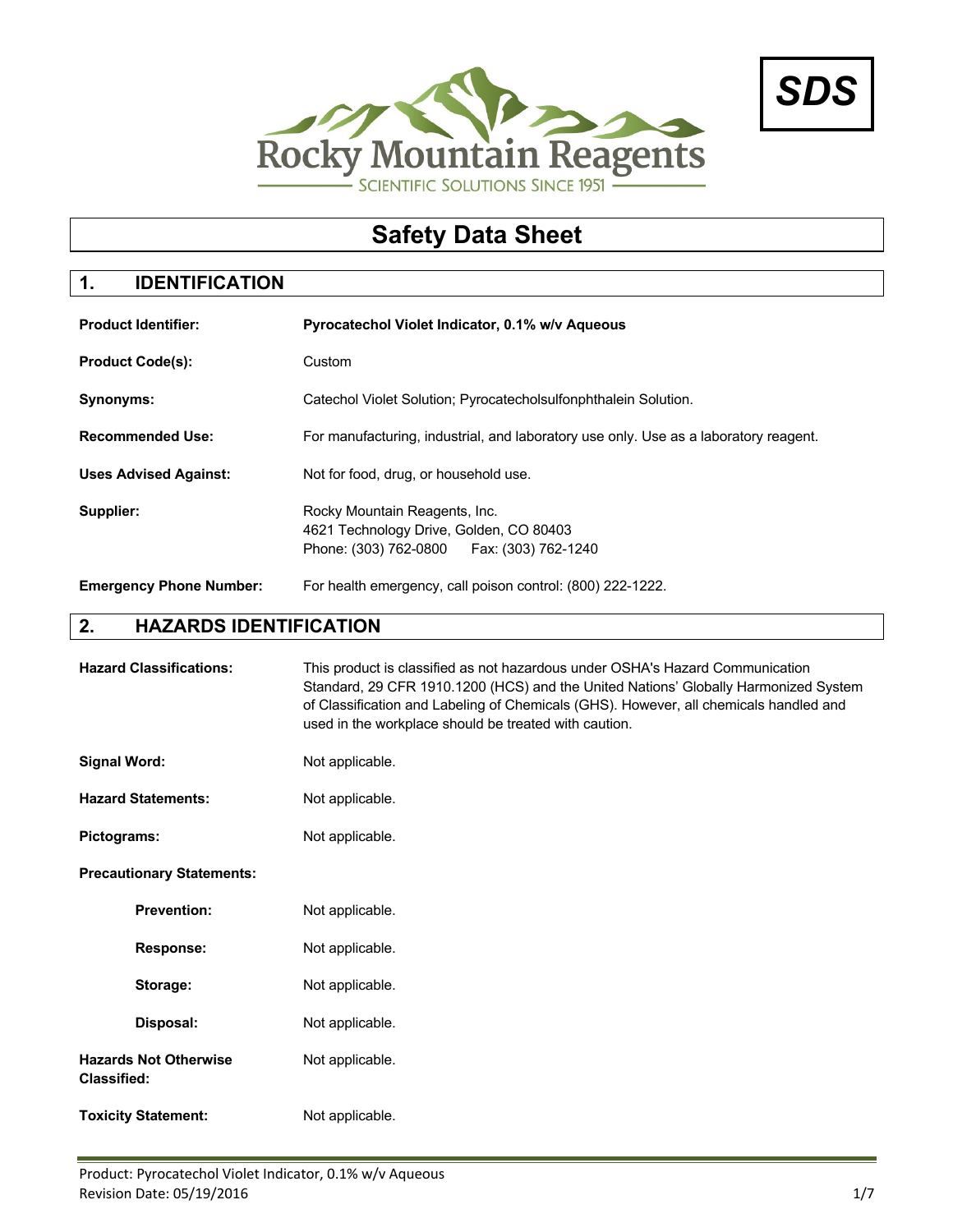# **3. COMPOSITION AND INFORMATION ON INGREDIENTS**

| Component                  | <b>Common Name / Synonyms</b> | CAS#      | <b>Chemical Formula</b> | % by Weight |
|----------------------------|-------------------------------|-----------|-------------------------|-------------|
| Water                      | Water                         | 7732-18-5 | H <sub>2</sub> O        | 99.9        |
| <b>Pyrocatechol Violet</b> | Catechol Violet               | 115-41-3  | $C_{19}H_{14}O_7S$      | 0.100       |

Trade Secret Statement: Not applicable.

#### **4. FIRST AID MEASURES**

#### **First Aid Procedures:**

| Inhalation:                                                 | Move to fresh air. If breathing is difficult, give oxygen. If not breathing, give artificial<br>respiration. Call a physician if symptoms occur.                                                                                                                                      |
|-------------------------------------------------------------|---------------------------------------------------------------------------------------------------------------------------------------------------------------------------------------------------------------------------------------------------------------------------------------|
| Ingestion:                                                  | Rinse mouth. Do not induce vomiting unless directed to do so by medical personnel. If<br>vomiting occurs, keep head low so that vomit does not enter lungs. Never give anything by<br>mouth to an unconscious person. Call a physician or poison control center if symptoms<br>occur. |
| <b>Skin Contact:</b>                                        | Remove contaminated clothing and shoes. Wash skin with soap and plenty of water for at<br>least 15 minutes. Wash clothing before reuse. Call a physician if symptoms occur.                                                                                                           |
| <b>Eye Contact:</b>                                         | Check for and remove contact lenses if present and easy to do. Immediately flush eyes with<br>gentle but large stream of water for at least 15 minutes, lifting lower and upper eyelids<br>occasionally. Call a physician if symptoms occur.                                          |
| <b>General Advice:</b>                                      | Poison information centers in each state can provide additional assistance for scheduled<br>poisons. Ensure that medical personnel and those providing first aid are aware of the<br>material(s) involved and take precautions to protect themselves.                                 |
| <b>Symptoms and Effects:</b>                                | Irritation, nausea, vomiting, diarrhea. May cause irritation to skin and gastrointestinal tract.                                                                                                                                                                                      |
| <b>Immediate Medical Care/</b><br><b>Special Treatment:</b> | Get medical attention if feeling unwell or concerned. Treat symptomatically.                                                                                                                                                                                                          |

#### **5. FIREFIGHTING MEASURES**

| <b>Suitable Extinguishing Media:</b>                                         | Water spray, dry powder, alcohol resistant foam, carbon dioxide.                                                                                                                                                                                                              |
|------------------------------------------------------------------------------|-------------------------------------------------------------------------------------------------------------------------------------------------------------------------------------------------------------------------------------------------------------------------------|
|                                                                              | Unsuitable Extinguishing Media: Do not use a solid (straight) water stream, as it may scatter and spread fire.                                                                                                                                                                |
| <b>Hazardous Combustion</b><br><b>Products:</b>                              | Carbon oxides, sulfur oxides.                                                                                                                                                                                                                                                 |
| <b>Specific Hazards:</b>                                                     | Excessive thermal conditions may cause decomposition and yield corrosive and/or toxic<br>fumes.                                                                                                                                                                               |
| <b>Special Protective Equipment/</b><br><b>Precautions for Firefighters:</b> | As in any fire, wear MSHA/NIOSH-approved (or equivalent), self-contained, positive-<br>pressure or pressure-demand breathing apparatus and full protective gear. Use water spray<br>to cool unopened containers. In the event of fire and/or explosion, do not breathe fumes. |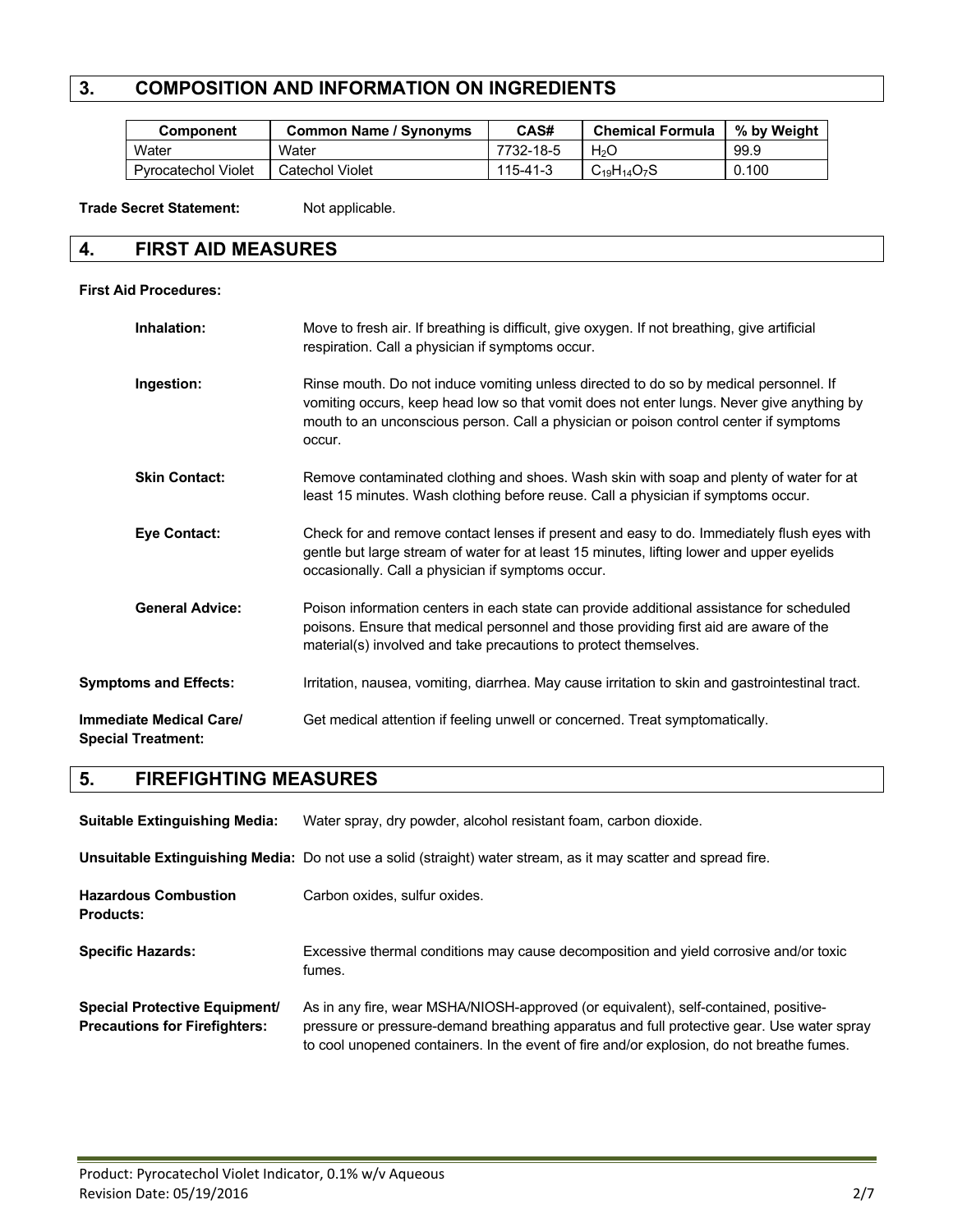## **6. ACCIDENTAL RELEASE MEASURES**

| <b>Personal Precautions and</b><br><b>Protective Equipment:</b> | Isolate hazard area and keep unnecessary and unprotected personnel away from the area<br>of leak or spill. Wear appropriate personal protective equipment (see Section 8). Avoid<br>contact with eyes, skin, and clothing.                                                                                                                                                                                            |
|-----------------------------------------------------------------|-----------------------------------------------------------------------------------------------------------------------------------------------------------------------------------------------------------------------------------------------------------------------------------------------------------------------------------------------------------------------------------------------------------------------|
| <b>Emergency Procedures:</b>                                    | In case of chemical emergency, or if unsure how to address an accidental release, consult a<br>professional (see Section 1).                                                                                                                                                                                                                                                                                          |
| <b>Methods for Containment:</b>                                 | Stop the flow of material, if this is without risk. Prevent entry into waterways, sewer,<br>basements, or confined areas. Dike the spilled material, where this is possible. Product<br>should not be released to the environment. Contain and recover liquid when possible.                                                                                                                                          |
| <b>Methods for Cleanup:</b>                                     | Absorb spill with an inert material (e.g. vermiculite, dry sand, earth, cloth, or fleece) and<br>place in a non-combustible container for reclamation or disposal. Do not flush to sewer.<br>Clean contaminated surface thoroughly. Residues from spills can be absorbed with acetone<br>or alcohol. Never return spills in original containers for reuse. Clean up in accordance with<br>all applicable regulations. |

#### **7. HANDLING AND STORAGE**

**Handling:** Wear personal protective equipment (see Section 8). Provide sufficient air exchange and/or exhaust in work areas. Avoid contact with skin, eyes, and clothing. Do not breathe vapors or spray mist. Do not ingest. When using, do not eat, drink, or smoke. Keep away from incompatible materials (see Section 10). Handle in accordance with good industrial hygiene and safety practice. Wash thoroughly after handling. Containers of this material may be hazardous when empty, as they retain product residues. Observe all warnings and precautions listed for this product.

**Storage:** Store in a cool, dry, ventilated area. Store away from incompatible materials (see Section 10). Store in original container. Keep containers tightly closed and upright. Keep away from food, drink, and animal foodstuffs. Keep out of the reach of children. Comply with all national, state, and local codes pertaining to the storage, handling, dispensing, and disposal of this product.

### **8. EXPOSURE CONTROLS AND PERSONAL PROTECTION**

| <b>Exposure Limits:</b>              | Water:                                    | No information found.                                                                                                                                                                                                                                                                                                                                  |
|--------------------------------------|-------------------------------------------|--------------------------------------------------------------------------------------------------------------------------------------------------------------------------------------------------------------------------------------------------------------------------------------------------------------------------------------------------------|
|                                      | Pyrocatechol Violet:                      | No information found.                                                                                                                                                                                                                                                                                                                                  |
| <b>Engineering Controls:</b>         |                                           | Ensure adequate ventilation. Ventilation rates should be matched to conditions. If<br>applicable, use process enclosures, local exhaust ventilation, or other engineering controls<br>to maintain airborne levels below recommended exposure limits. If exposure limits have not<br>been established, maintain airborne levels to an acceptable level. |
| <b>Personal Protective Measures:</b> |                                           |                                                                                                                                                                                                                                                                                                                                                        |
| <b>Eye/Face Protection:</b>          | accessible rinse facilities in work area. | Wear safety glasses with side shields or goggles. Maintain approved eye wash station and                                                                                                                                                                                                                                                               |
| <b>Skin Protection:</b>              | resistant gloves.                         | Wear appropriate chemical resistant clothing (with long sleeves) and appropriate chemical                                                                                                                                                                                                                                                              |
|                                      |                                           | <b>Respiratory Protection:</b> An air-purifying, NIOSH-approved respirator with appropriate cartridge or canister may be<br>permissible under certain circumstances where airborne concentrations are expected to                                                                                                                                      |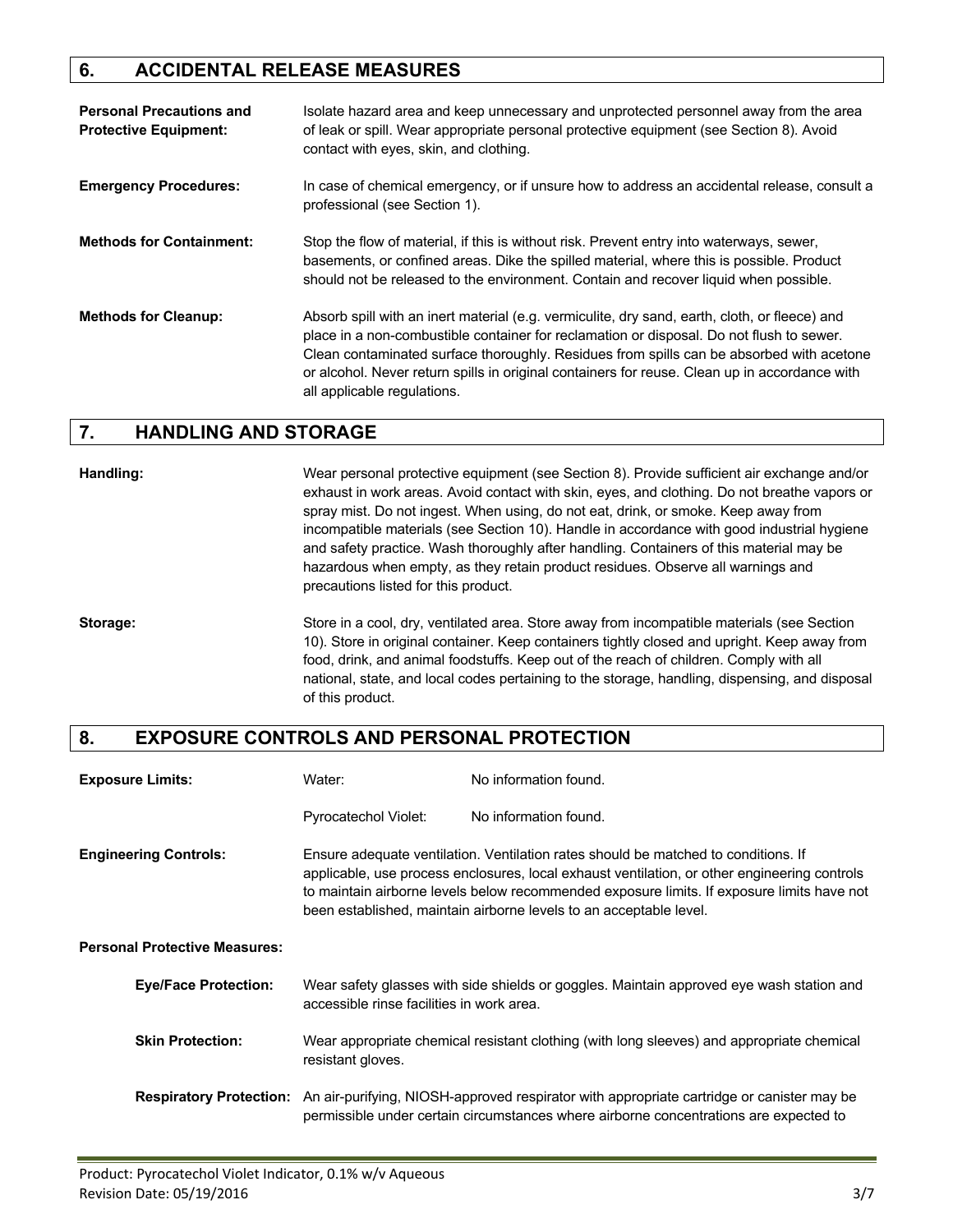exceed exposure limits. Use a positive-pressure, air-supplied respirator if there is any potential for an uncontrolled release, if exposure levels are unknown, or in any other circumstances where air-purifying respirators may not provide adequate protection.

**for Personal Protective glove manufacturers. Equipment:**

**Specific Requirements** Ensure that glove material is compatible with this product. This information is available from

#### **9. PHYSICAL AND CHEMICAL PROPERTIES**

*Unless otherwise indicated, all properties are given at 25 °C and standard pressure.*

| Appearance:                                        | Dark orange, translucent liquid. |
|----------------------------------------------------|----------------------------------|
| Odor:                                              | Odorless.                        |
| <b>Odor Threshold:</b>                             | No information found.            |
| Formula Weight:                                    | Mixture.                         |
| pH:                                                | No information found.            |
| <b>Melting/Freezing Point:</b>                     | $\approx 0$ °C                   |
| <b>Boiling Point/Range:</b>                        | $\approx$ 100 °C                 |
| <b>Decomposition Temperature:</b>                  | No information found.            |
| <b>Flash Point:</b>                                | Not applicable.                  |
| <b>Auto-ignition Temperature:</b>                  | Not applicable.                  |
| <b>Flammability:</b>                               | Not flammable.                   |
| <b>Flammability/Explosive Limits:</b>              | Not applicable.                  |
| Solubility:                                        | Miscible with water.             |
| <b>Vapor Pressure:</b>                             | No information found.            |
| <b>Vapor Density:</b>                              | No information found.            |
| <b>Specific Gravity:</b>                           | 1.00 (Water = $1)$               |
| <b>Evaporation Rate:</b>                           | No information found.            |
| <b>Viscosity:</b>                                  | No information found.            |
| <b>Partition Coefficient</b><br>(n-octanol/water): | No information found.            |

#### **10. STABILITY AND REACTIVITY**

| <b>Reactivity Data:</b>                     | No information found.             |
|---------------------------------------------|-----------------------------------|
| <b>Chemical Stability:</b>                  | Stable under normal conditions.   |
| <b>Conditions to Avoid:</b>                 | Heat, incompatible materials.     |
| Incompatible Materials:                     | Strong oxidizers.                 |
| <b>Hazardous Decomposition</b><br>Products: | Carbon oxides, sulfur oxides.     |
| <b>Possibility of Hazardous</b>             | May react vigorously or violently |

**Postibility of exposed to extreme thermal conditions or in contact with Reactions:** The incompatible materials listed above.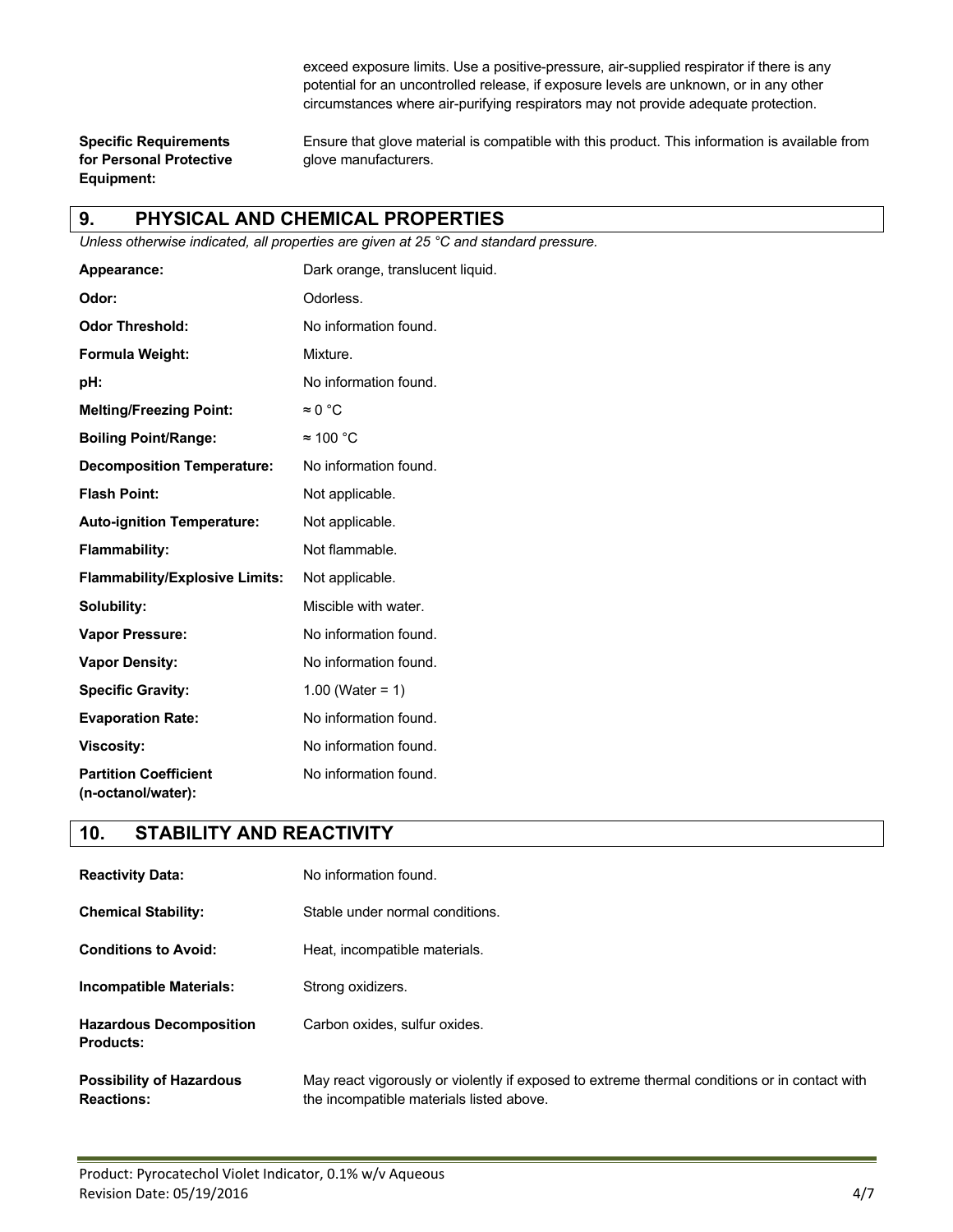#### **11. TOXICOLOGICAL INFORMATION**

| <b>Routes of Exposure:</b>   | Inhalation, ingestion, skin contact, eye contact.                                              |                       |
|------------------------------|------------------------------------------------------------------------------------------------|-----------------------|
| <b>Acute Effects:</b>        | May cause irritation to the skin and gastrointestinal tract.                                   |                       |
| <b>Chronic Effects:</b>      | No information found.                                                                          |                       |
| <b>Toxicological Data:</b>   | Water:                                                                                         | Not applicable.       |
|                              | <b>Pyrocatechol Violet:</b>                                                                    | No information found. |
| <b>Symptoms of Exposure:</b> | Irritation, nausea, vomiting, diarrhea.                                                        |                       |
| <b>Carcinogenic Effects:</b> | No component of this product is considered to be a carcinogen by IARC, ACGIH, NTP, or<br>OSHA. |                       |

#### **12. ECOLOGICAL INFORMATION**

| <b>Ecotoxicological Data:</b>         | Water:                      | Not applicable.                                                                                                                                                       |
|---------------------------------------|-----------------------------|-----------------------------------------------------------------------------------------------------------------------------------------------------------------------|
|                                       | <b>Pyrocatechol Violet:</b> | No information found.                                                                                                                                                 |
| <b>Persistence and Degradability:</b> | No information found.       |                                                                                                                                                                       |
| <b>Environmental Effects:</b>         | disposal.                   | Not expected to be hazardous to the environment. However, the possibility of an<br>environmental hazard cannot be excluded in the event of unprofessional handling or |

#### **13. DISPOSAL INFORMATION**

| <b>Disposal Instructions:</b>  | All wastes must be handled in accordance with local, state, and federal regulations.<br>Minimize exposure to product waste (see Section 8).                                 |
|--------------------------------|-----------------------------------------------------------------------------------------------------------------------------------------------------------------------------|
| <b>Contaminated Packaging:</b> | Because emptied containers retain product residue, follow label warnings even after<br>container is emptied. Offer rinsed packaging material to local recycling facilities. |
| <b>Waste Codes:</b>            | No information found.                                                                                                                                                       |

#### **14. TRANSPORT INFORMATION**

| DOT:                                               | Not regulated.        |
|----------------------------------------------------|-----------------------|
| <b>Environmental Hazard</b><br><b>Regulations:</b> | No information found. |
| <b>Other Transport Precautions:</b>                | No information found. |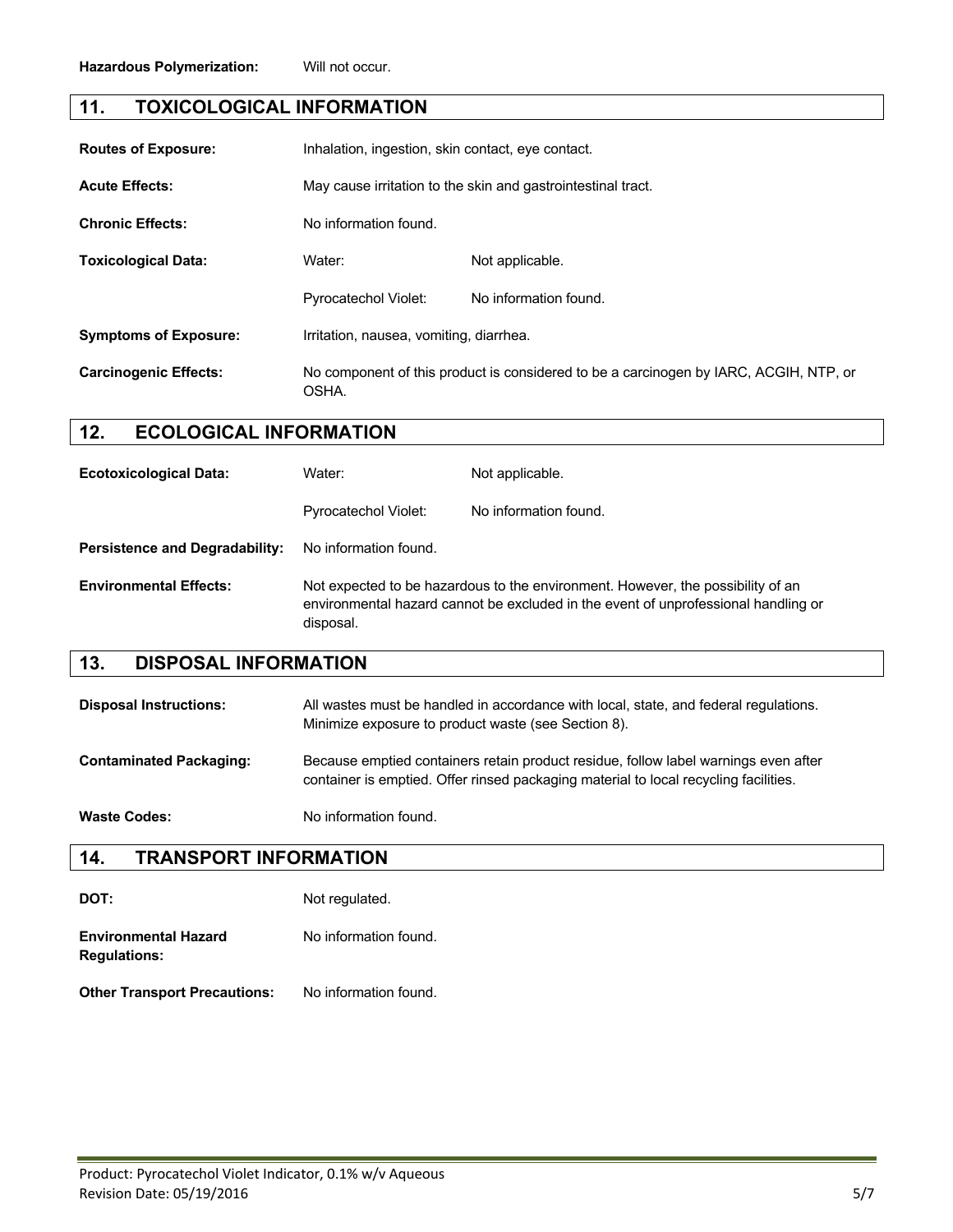## **15. REGULATORY INFORMATION**

#### **U.S. Federal Regulations**:

| <b>OSHA:</b>           | This product is not considered a "Hazardous Chemical" as defined by the OSHA Hazard<br>Communication Standard, 29 CFR 1910.1200. |  |
|------------------------|----------------------------------------------------------------------------------------------------------------------------------|--|
| <b>TSCA Inventory:</b> | All components of this product are on the U.S. TSCA Inventory.                                                                   |  |

**U.S. EPCRA (SARA Title III):**

| Section 302:             | No information found.            |               |
|--------------------------|----------------------------------|---------------|
| <b>Sections 311/312:</b> | <b>Hazard Category</b>           | List (Yes/No) |
|                          | Section 311 - Hazardous Chemical | No            |
|                          | Immediate Hazard                 | No.           |
|                          | Delayed Hazard                   | No            |
|                          | Fire Hazard                      | No.           |
|                          | Pressure Hazard                  | No            |
|                          | <b>Reactivity Hazard</b>         | No            |
|                          |                                  |               |

**Section 313:** No information found.

**CERCLA Reportable Quantities:** No information found.

#### **International Inventories:**

| <b>Country or Region</b> | <b>Inventory Name</b>                                             | On Inventory (Yes/No)* |
|--------------------------|-------------------------------------------------------------------|------------------------|
| Australia                | Australian Inventory of Chemical Substances (AICS)                | N/A                    |
| Canada                   | Domestic Substances List (DSL)                                    | N/A                    |
| Canada                   | Non-Domestic Substances List (NDSL)                               | N/A                    |
| China                    | Inventory of Existing Chemical Substances in China (IECSC)        | N/A                    |
| Europe                   | European Inventory of Existing Commercial Chemical Substances     | N/A                    |
|                          | (EINECS)                                                          |                        |
| Europe                   | European List of Notified Chemical Substances (ELINCS)            | N/A                    |
| Japan                    | Inventory of Existing and New Chemical Substances (ENCS)          | N/A                    |
| Korea                    | Existing Chemicals List (ECL)                                     | N/A                    |
| <b>Philippines</b>       | Philippine Inventory of Chemicals and Chemical Substances (PICCS) | N/A                    |

\*A "Yes" indicates that the listed component(s) of this product comply with the inventory requirements administered by the governing country(s).